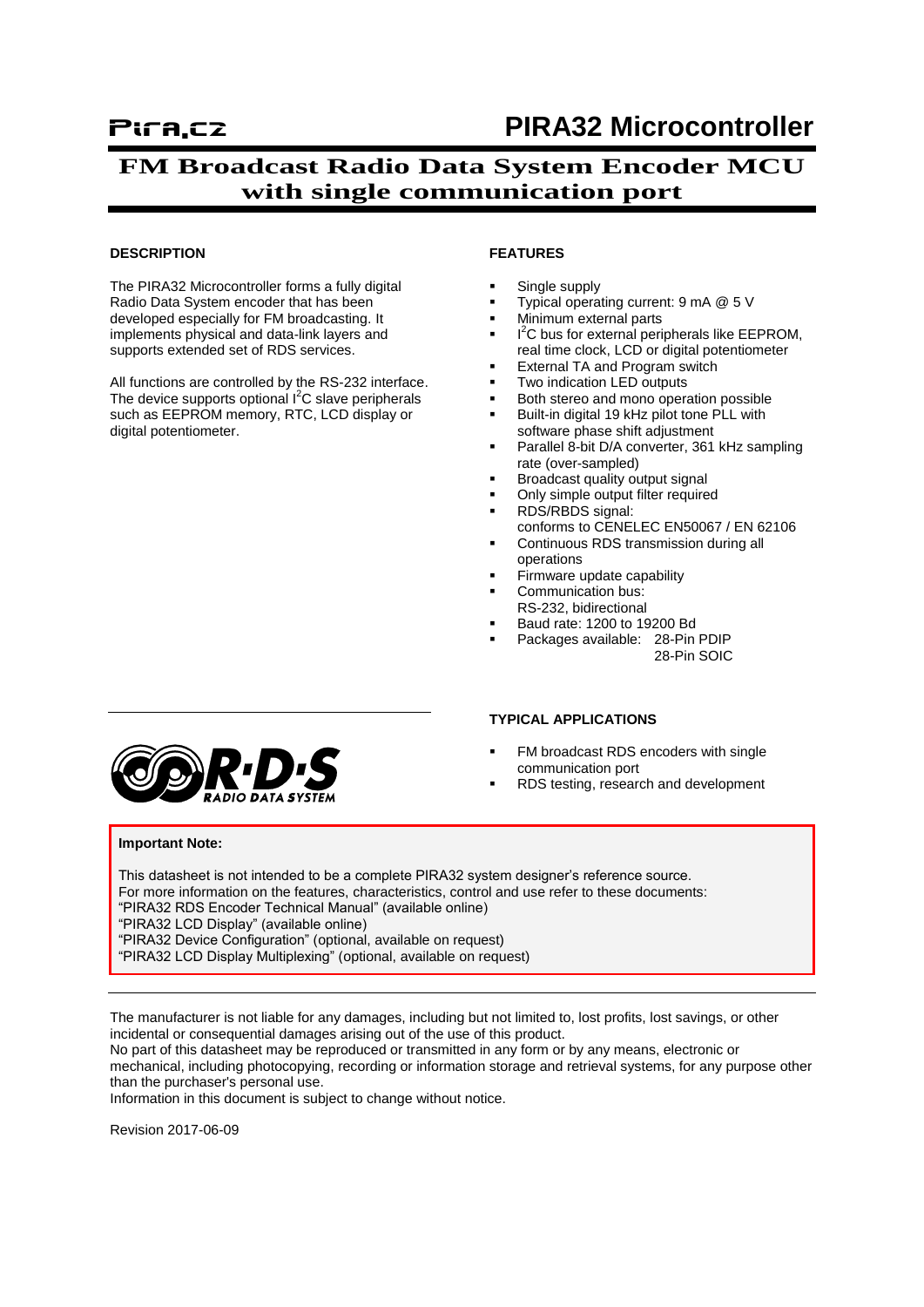## TABLE OF CONTENTS

|                  | 1.1<br>1.1.    |  |
|------------------|----------------|--|
| $\mathbf{z}$     |                |  |
| 3                |                |  |
|                  | 3.1            |  |
|                  | 3.2            |  |
|                  | 3.3            |  |
|                  | 3.4<br>3.5     |  |
|                  | 3.6            |  |
|                  | 3.7            |  |
|                  | 3.8            |  |
|                  | 3.9            |  |
|                  | 3.10           |  |
| $\blacktriangle$ |                |  |
|                  | 4.1            |  |
|                  | 42             |  |
|                  | 4.2.1<br>4.2.2 |  |
|                  | 4.2.3          |  |
|                  | 4.2.4          |  |
| 5                |                |  |
|                  | 5.1            |  |
|                  | 5.2            |  |
|                  |                |  |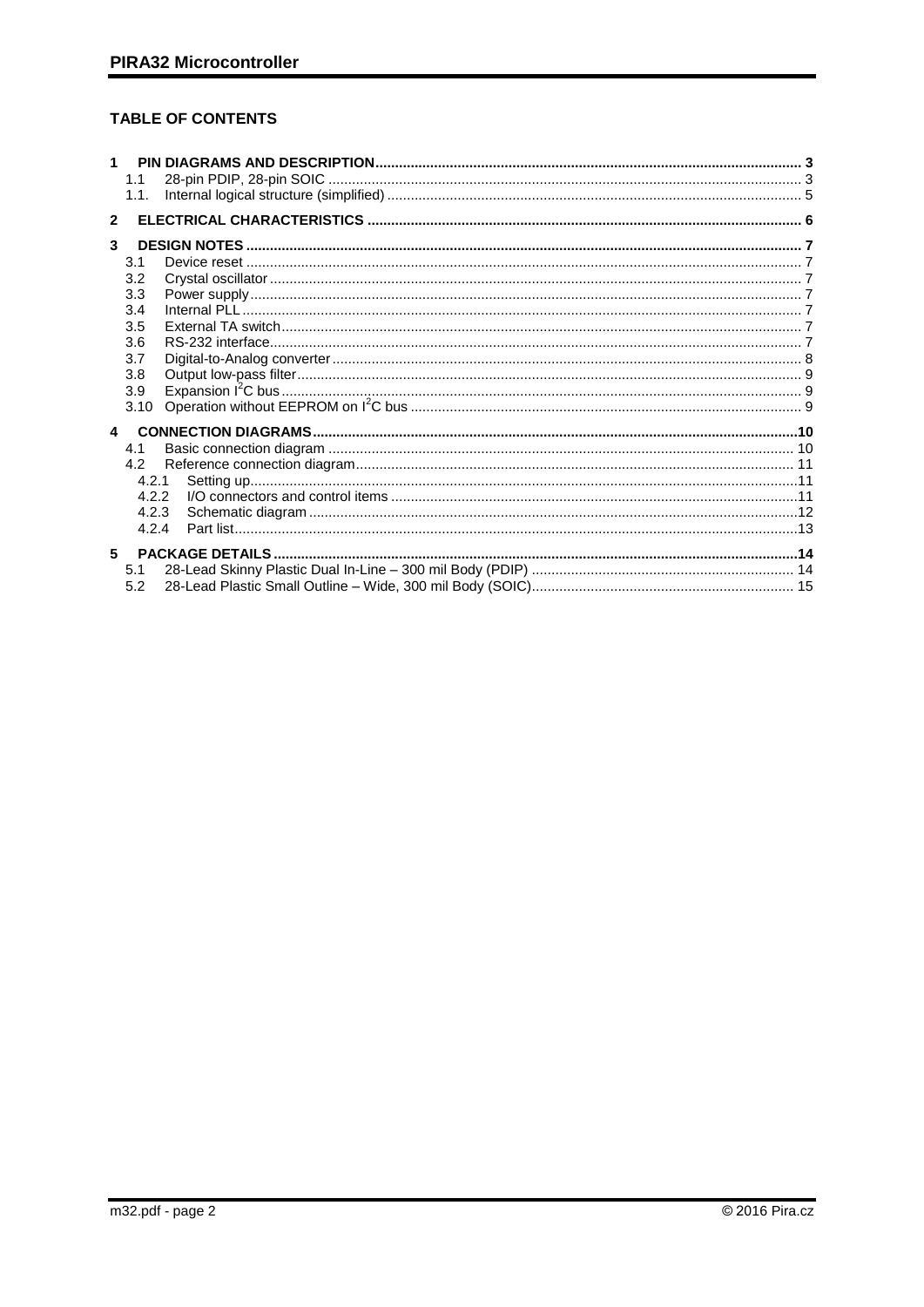## <span id="page-2-0"></span>**1 PIN DIAGRAMS AND DESCRIPTION**

## <span id="page-2-1"></span>**1.1 28-pin PDIP, 28-pin SOIC**



| Pin name       | <b>Description</b>                                                                                                                                                                                                                                                                                                                                      |  |  |  |  |
|----------------|---------------------------------------------------------------------------------------------------------------------------------------------------------------------------------------------------------------------------------------------------------------------------------------------------------------------------------------------------------|--|--|--|--|
| <b>/RESET</b>  | Device reset<br>Logical low on this pin holds the device in reset state.<br>If the reset function is not required, connect this pin to $V_{DD}$ through a resistor.                                                                                                                                                                                     |  |  |  |  |
| <b>/SYNC</b>   | Pilot sync. switch<br>Drive this pin low to confirm the pilot tone validity and to enable internal pilot<br>PLL assuring stable phase relation between pilot tone and RDS sub-carrier.<br>If the pilot sync. function is not required (mono transmission), connect this pin<br>to $V_{DD}$ through a resistor so internal clock reference will be used. |  |  |  |  |
| <b>PILOT</b>   | <b>Pilot tone input</b><br>The pilot tone must comply with TTL levels. If pilot tone is not available or<br>does not meet the specifications required, the /SYNC pin should be driven<br>high.                                                                                                                                                          |  |  |  |  |
| <b>PROGRAM</b> | <b>Program select</b><br>Selects between two different RDS data sets (program 1 or program 2).<br>If the program external switching function is not required, connect this pin to<br>$V_{DD}$ through a resistor.                                                                                                                                       |  |  |  |  |
| TA             | <b>TA switch</b><br>RDS Traffic Announcement (TA) flag control.<br>If the TA external switching function is not required, connect this pin to VDD<br>through a resistor.                                                                                                                                                                                |  |  |  |  |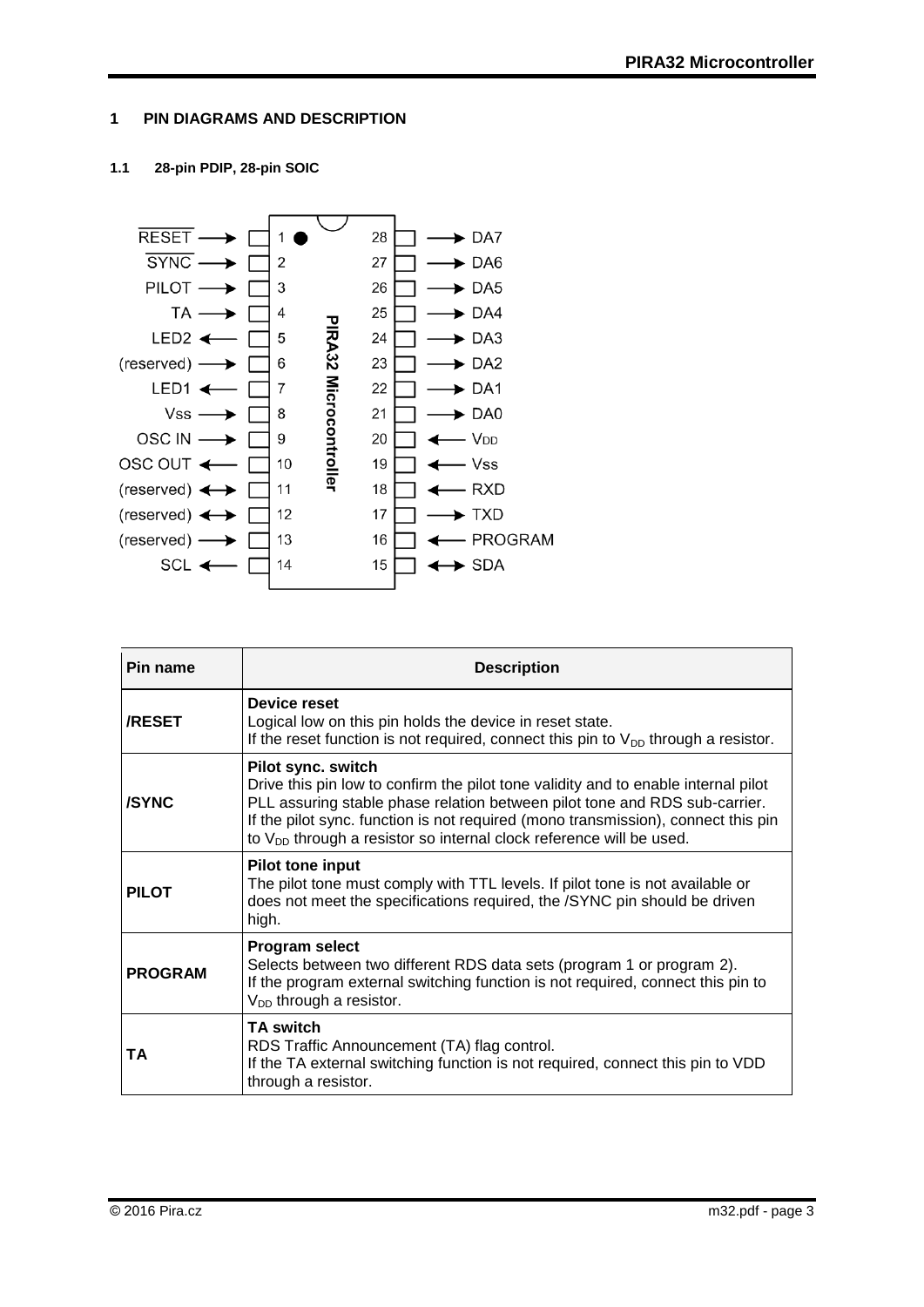| $V_{DD}$         | <b>Positive supply</b><br>Apply $V_{DD}$ power supply voltage to this pin.<br>Decoupling capacitor is required on V <sub>DD</sub> and V <sub>SS</sub> pins. A 100 nF 10-50V<br>ceramic capacitor is recommended. The decoupling capacitor should be<br>placed as close to the pins as possible. |  |  |  |  |
|------------------|-------------------------------------------------------------------------------------------------------------------------------------------------------------------------------------------------------------------------------------------------------------------------------------------------|--|--|--|--|
| $V_{SS}$         | <b>Ground reference</b><br>All $V_{SS}$ pins must be connected.                                                                                                                                                                                                                                 |  |  |  |  |
| <b>OSCIN</b>     | <b>Crystal oscillator input</b><br>Tie to 4.332 MHz crystal pin.                                                                                                                                                                                                                                |  |  |  |  |
| <b>OSC OUT</b>   | <b>Crystal oscillator output</b><br>Tie to 4.332 MHz crystal pin.<br>Can be used for clocking another device on the board.                                                                                                                                                                      |  |  |  |  |
| LED <sub>1</sub> | <b>Operation LED</b><br>Connect an indication LED (+) through a resistor or leave unconnected.                                                                                                                                                                                                  |  |  |  |  |
| LED <sub>2</sub> | <b>Pilot LED</b><br>Connect an indication LED (+) through a resistor or leave unconnected.                                                                                                                                                                                                      |  |  |  |  |
| <b>SCL</b>       | I <sup>2</sup> C serial clock output<br>Open-drain terminal, external 2k pull-up resistor is required.                                                                                                                                                                                          |  |  |  |  |
| <b>SDA</b>       | I <sup>2</sup> C serial data input/output<br>Open-drain terminal, external 2k pull-up resistor is required.                                                                                                                                                                                     |  |  |  |  |
| TXD              | Serial port transmit data<br>Serial RS-232 port transmit data output (software selectable 1200 to 19200<br>bps). Logical high $=$ idle.<br>This pin is required for proper software configuration of the device.                                                                                |  |  |  |  |
| <b>RXD</b>       | Serial port receive data<br>Serial RS-232 port receive data input (software selectable 1200 to 19200<br>bps). Logical high $=$ idle.<br>This pin is required for proper software configuration of the device.                                                                                   |  |  |  |  |
| DA0-DA7          | D/A Converter bit 0 to 7<br>These pins together form driving signal for parallel D/A converter. A simple<br>low-cost R/2R resistor network can serve the D/A converter function. The R<br>value should be 1k.                                                                                   |  |  |  |  |

All pins marked as "reserved" should be left unconnected or tied to  $V_{DD}$  through a 10k resistor.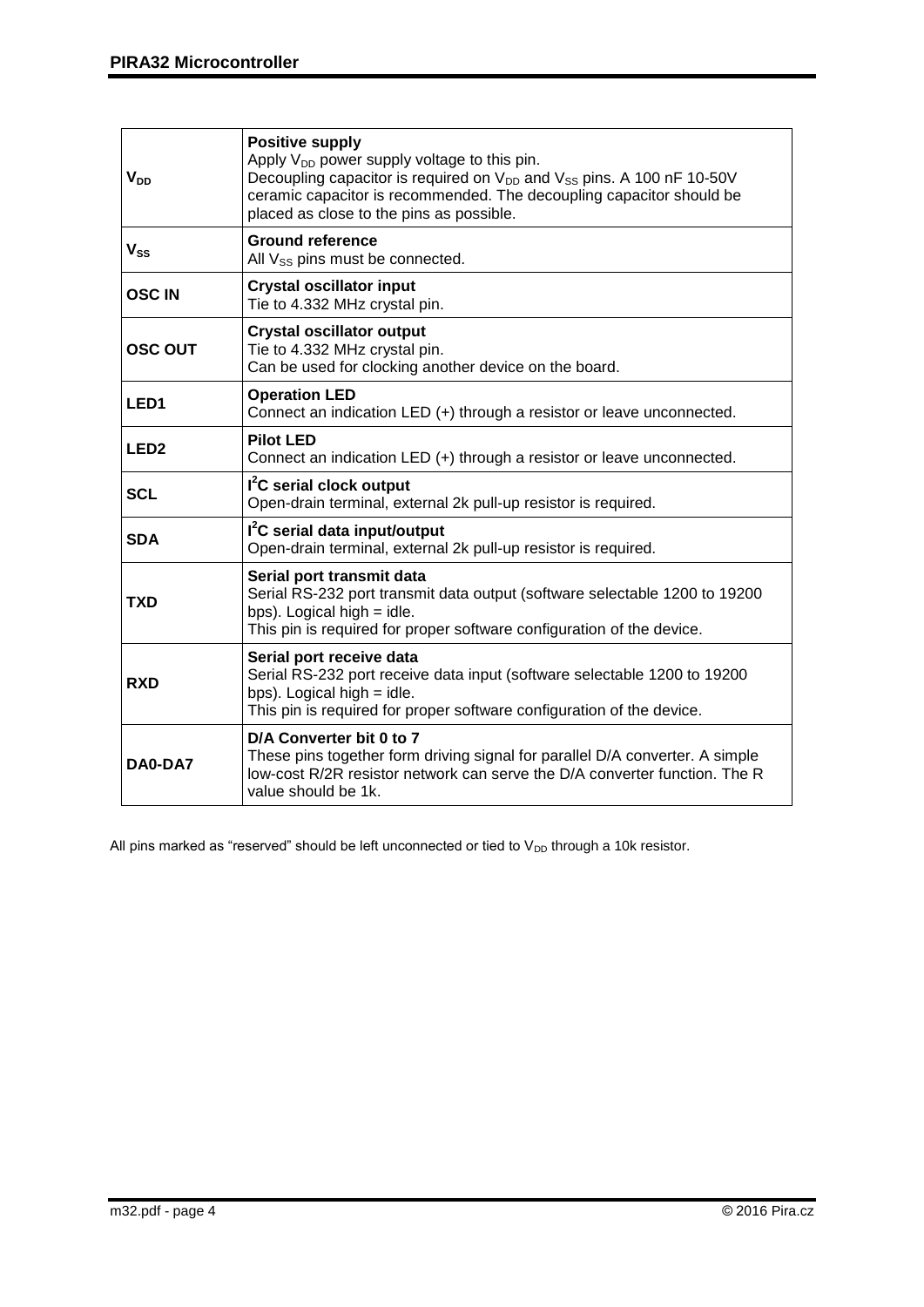

## <span id="page-4-0"></span>**1.1. Internal logical structure (simplified)**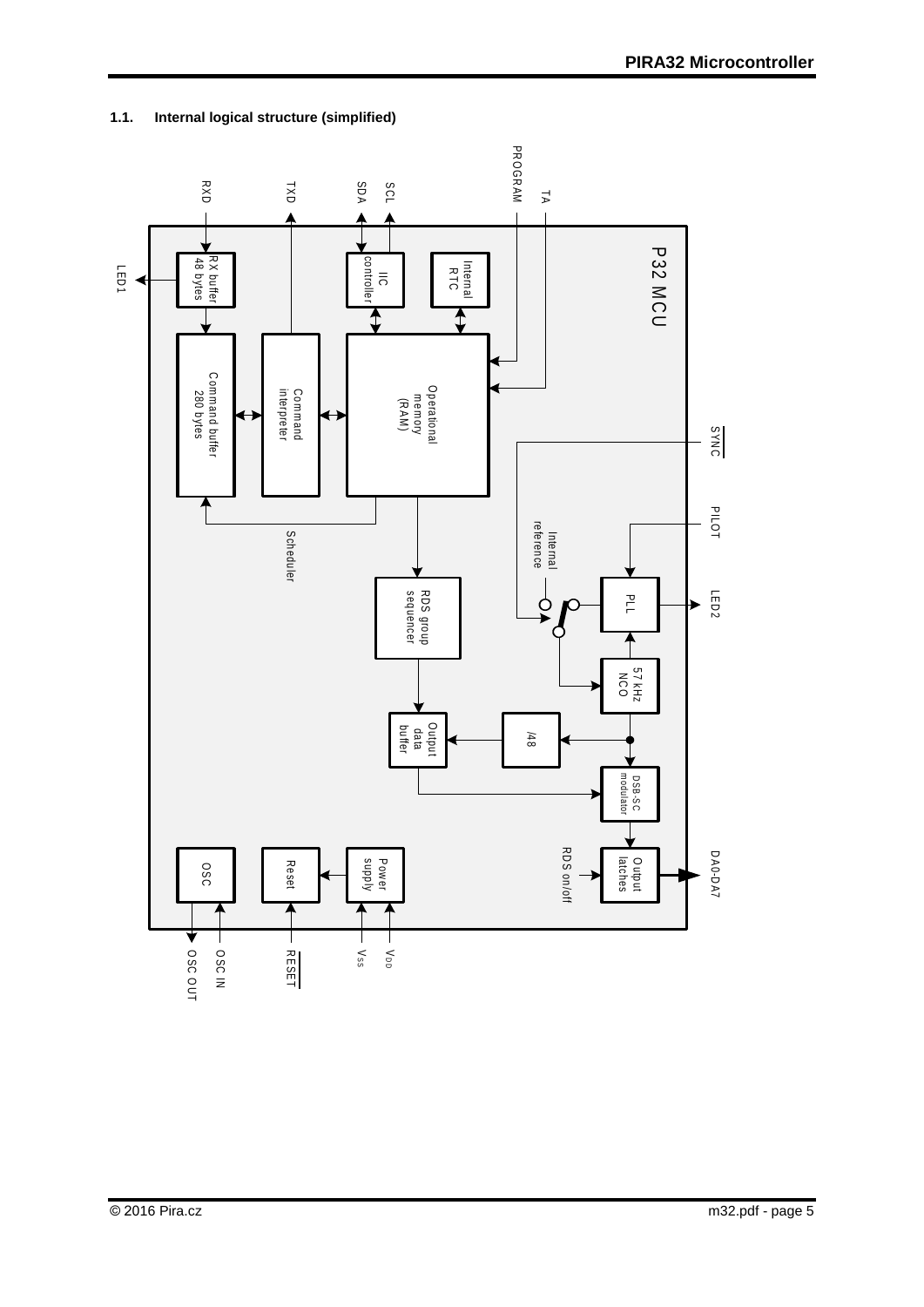## <span id="page-5-0"></span>**2 ELECTRICAL CHARACTERISTICS**

## **Maximum Ratings**

Stresses above those listed under "Maximum Ratings" may cause permanent damage to the device.

| Symbol                              | <b>Parameter</b>               | Min.                     | Typ.  | Max.     | <b>Unit</b> | <b>Conditions</b> |
|-------------------------------------|--------------------------------|--------------------------|-------|----------|-------------|-------------------|
| $V_{DD}$                            | Supply voltage                 | 4.2                      | ٠     | 5.5      | V           |                   |
| Fosc<br><b>Oscillator Frequency</b> |                                | $-0.01%$                 | 4.332 | $+0.01%$ | <b>MHz</b>  |                   |
| $F_S$                               | D/A Converter sampling<br>rate | ٠                        | 361   |          | kHz         |                   |
| <b>B</b> <sub>PLL</sub>             | PLL capture range              | $\overline{\phantom{a}}$ | 8     | -        | Hz          | Stereo broadcast  |
| $T_{PU}$                            | Power-up delay                 |                          | ۰     | 1100     | ms          |                   |
| FCLK                                | $I2C$ clock frequency          | ۰                        | 400   |          | kHz         |                   |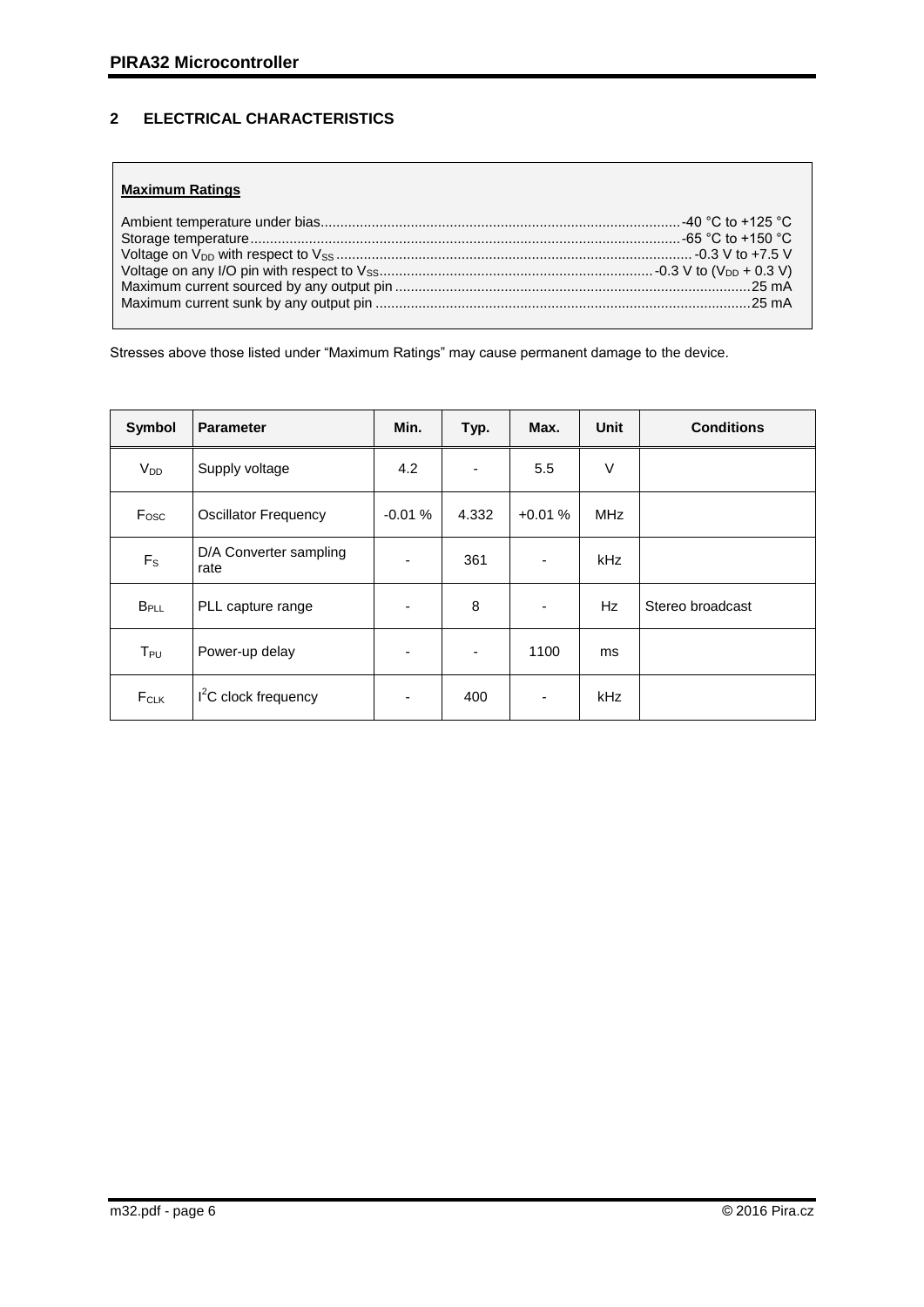## <span id="page-6-0"></span>**3 DESIGN NOTES**

#### <span id="page-6-1"></span>**3.1 Device reset**

A reset is generated by holding the /RESET pin low. The device has a noise filter in the reset path which detects and ignores small pulses.

A reset pulse is generated on-chip whenever  $V_{DD}$ rises above a certain threshold. This allows the device to start in the initialized state when  $V_{DD}$  is adequate for operation.

To take advantage of this feature, tie the /RESET pin through a resistor (1k to 10k) to  $V_{DD}$ . This will eliminate external RC components usually needed to create a reset delay.



**Figure 4.1** – Device reset.

When the device starts normal operation (i.e., exits the reset condition), device operating parameters (voltage, temperature, etc.) must be met to ensure operation. If these conditions are not met, the device must be held in reset until the operating conditions are met.

#### <span id="page-6-2"></span>**3.2 Crystal oscillator**

The oscillator circuit should be placed on the same side of the board as the device. The load capacitors should be placed next to the oscillator itself.

The load capacitor value depends on the crystal characteristics. Optimal value ensures the  $F_{\text{OSC}}$  to lie in the tolerance range given in section Electrical characteristics. A good starting value is 22 pF for the load capacitors.



**Figure 4.2 – Crystal oscillator.** 

Recommended crystal type is Auris **Q- 4,332000M-HC49US-F-30-30-D-16** or equivalent.

#### <span id="page-6-3"></span>**3.3 Power supply**

The power supply must be bypassed close to the device with a 100 nF ceramic capacitor. The output RDS level varies proportionally to the supply voltage.

## <span id="page-6-4"></span>**3.4 Internal PLL**

The PIRA32 Microcontroller includes an internal phase locked loop, which synchronises the RDS subcarrier with 19 kHz pilot tone in case of stereo broadcast. Parameters of the PLL are controlled by software.

Pilot tone is tied to the PILOT input pin and must comply with TTL levels.

The PLL is active if the /SYNC pin is driven low. This configuration makes easy to connect commonly available clock recovery circuits (LM567) if the pilot tone needs to be filtered from MPX signal.

The PLL should be disabled in case of mono broadcast by driving the /SYNC pin high or by the command EXTSYNC.

## <span id="page-6-5"></span>**3.5 External TA switch**

The external TA switch can set the Traffic Announcement flag to 1. The TA flag is set to 1 if the TA input is driven low. This can be done using simple mechanical switch or any logic circuit.

Where the external TA switch feature is not required, the TA pin must be tied to  $V_{DD}$  through a resistor.

## <span id="page-6-6"></span>**3.6 RS-232 interface**

The RS-232 interface is used for the device configuration and data transfers. The RXD and TXD pin levels are compatible with TTL. For connection to external equipment an inverter and level converter is required (for example MAX232).

The serial data format is given in the RDS Encoder Technical manual (available online).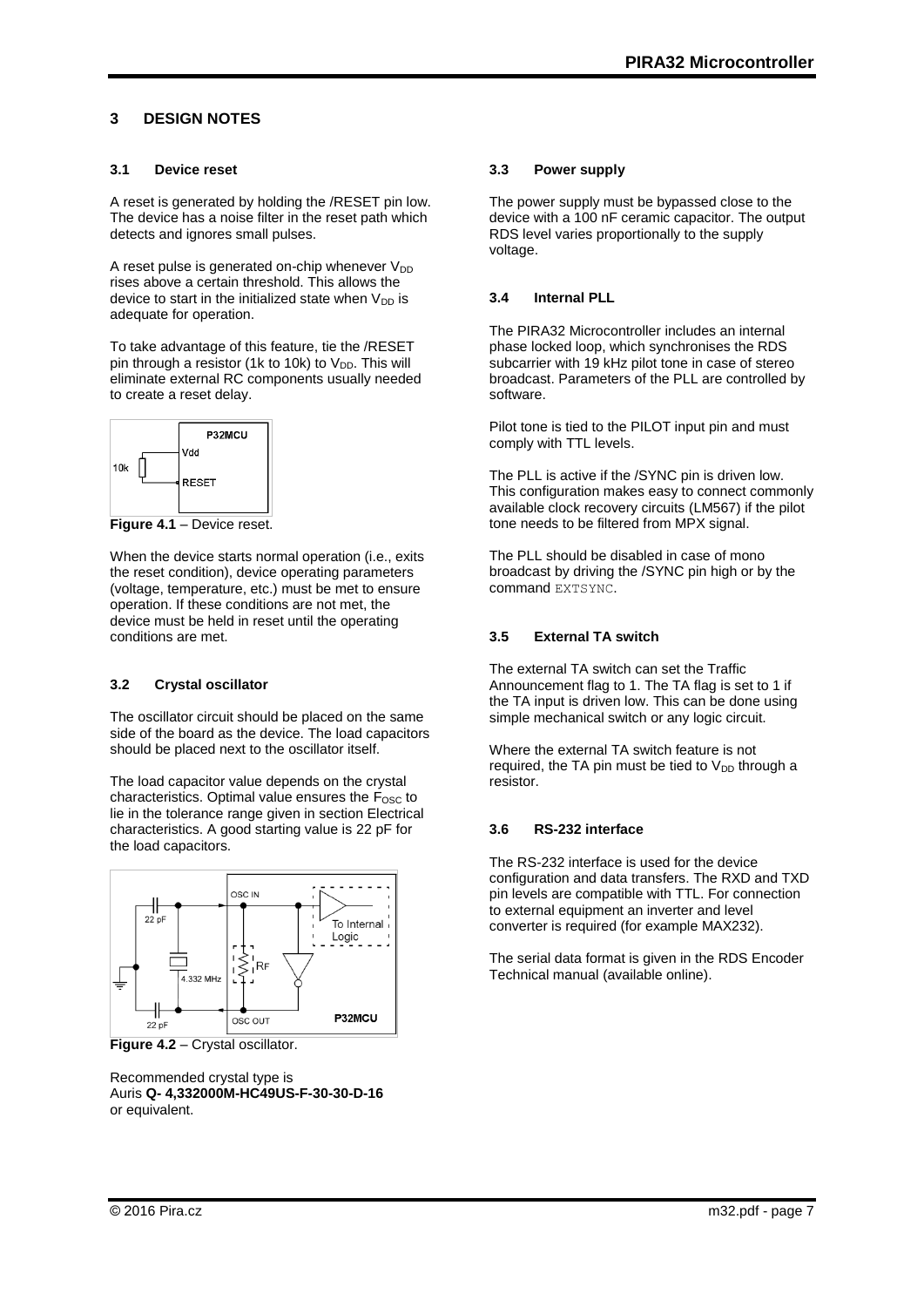## <span id="page-7-0"></span>**3.7 Digital-to-Analog converter**

The Microcontroller uses parallel 8-bit D/A converter with over-sampling technique. Digital data provided on DA pins can be directly formed into final analogue RDS output signal using low-cost resistor network.

Figure 4.3 shows accurate 8-bit DAC using R/2R resistor network. It's a binary weighted DAC that creates each value with a repeating structure of 2 resistor values, R and R times two. This is an optimal DAC for this device. The resistor value tolerance must not exceed 2 %.



**Figure 4.3** - 8-bit D/A converter R/2R network



**Figure 4.4** – Output RDS signal on oscilloscope (horizontal: 200 µs/div, vertical: 500 mV/div).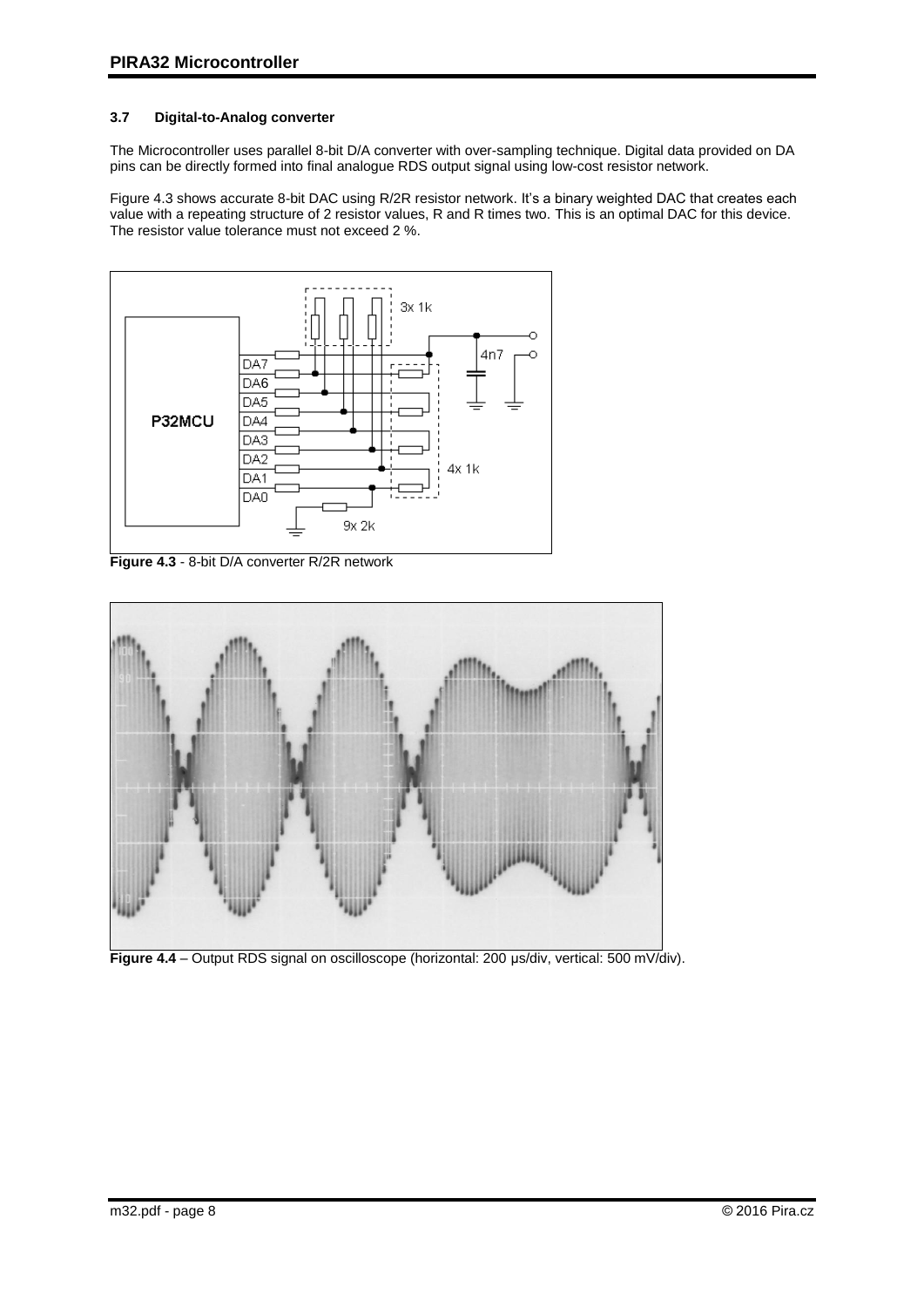#### <span id="page-8-0"></span>**3.8 Output low-pass filter**

The output RDS signal modulated at 57 kHz subcarrier requires no special filtering. Spurious products are kept below -70 dB broadcast limit and the D/A conversion residues around the sampling frequency can be cut-off using any simple low-pass filter. This may be based either on active filter or a simple LC element. For FM broadcast purposes the low-pass filter rejection should be at least 20 dBc on the sampling frequency. It is recommended for high quality FM broadcasting that the output filter characteristics interpolate at least these values:

| 15 kHz | 57 kHz | 360 kHz |  |
|--------|--------|---------|--|
| -20 dB | 0 YB   | -30 dB  |  |

#### <span id="page-8-1"></span>**3.9 Expansion I<sup>2</sup>C bus**

The PIRA32 Microcontroller supports several external devices that extend its functions and features. All of these devices are optional, i.e. the final design is highly customizable. The devices are recognized automatically on power-up or device reset.

The  $I^2C$  devices supported are listed in following table:

| Device name     | <b>Manufacturer</b><br><b>Description</b> |                                                                                                                |  |  |
|-----------------|-------------------------------------------|----------------------------------------------------------------------------------------------------------------|--|--|
| 24LC256         | Microchip                                 | Serial EEPROM. Non-volatile memory for storing RDS and<br>configuration data. Recommended for proper function. |  |  |
| <b>PCF8563</b>  | <b>NXP</b>                                | Battery powered backup real-time clock (RTC).                                                                  |  |  |
| <b>MCP23008</b> | Microchip                                 | Parallel port for 16×2 LCD display based on HD44780 driver.                                                    |  |  |
| MCP4551-103     | Microchip                                 | Digital potentiometer for software control of RDS output level.                                                |  |  |

#### <span id="page-8-2"></span>**3.10 Operation without EEPROM on I<sup>2</sup>C bus**

Operation without EEPROM is possible. If EEPROM is not detected on the  $I^2C$  bus after power-up or reset, the RAM memory is filled with blank data. The RDS generator is turned off. The user may fill the RAM with valid values using RS-232 ASCII commands and then turn on the RDS generator by the command RDSGEN=1.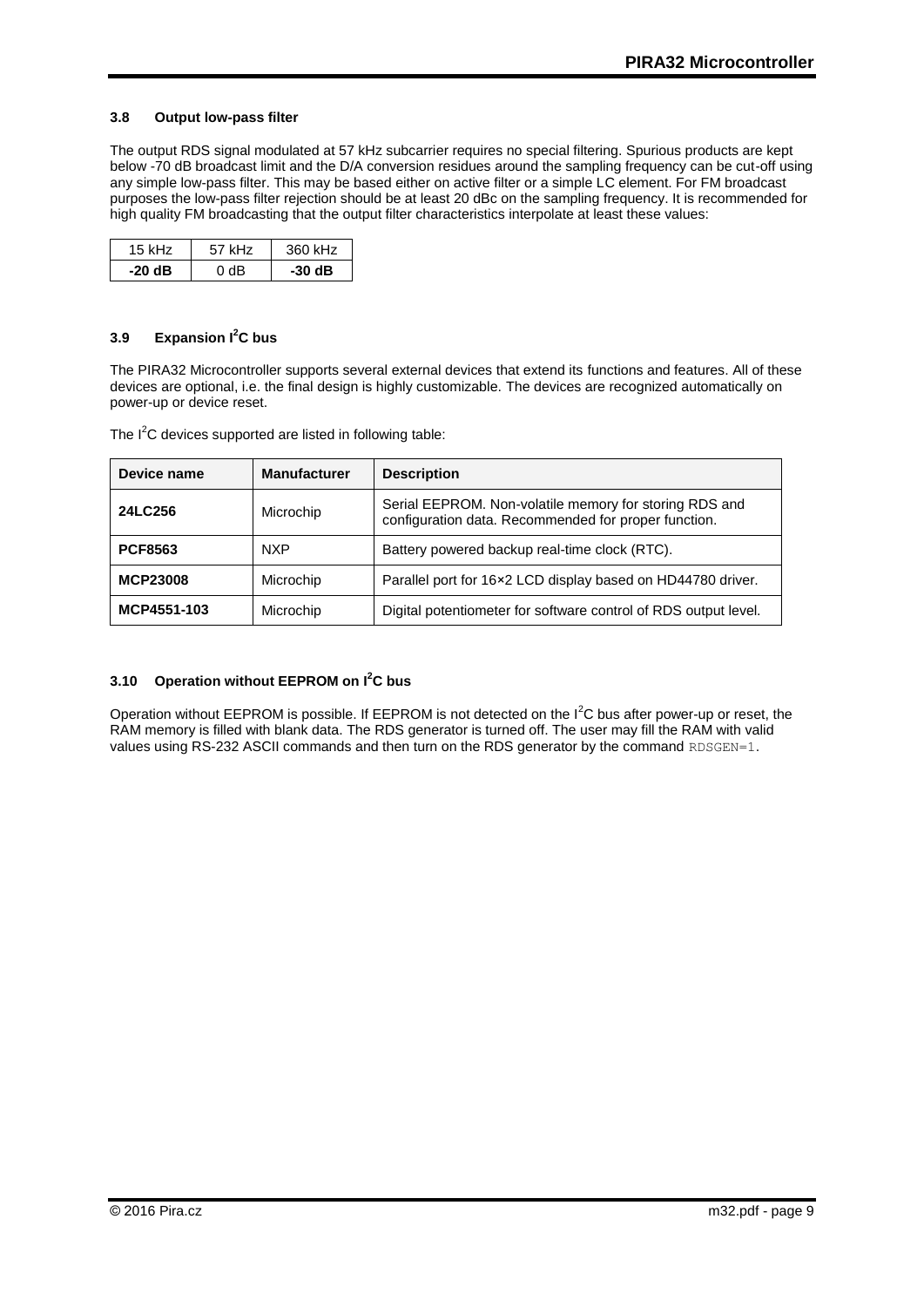## <span id="page-9-0"></span>**4 CONNECTION DIAGRAMS**

## <span id="page-9-1"></span>**4.1 Basic connection diagram**



**Figure 4.1.1** - Sample application circuit - schematic diagram

The figure above effectively represents minimum required connection for proper operation. It is a default circuit for further extensions and development purposes.

| TA             | Traffic announcement switch. Driving this pin low will activate the RDS TA flag. (Optional)                                                                                                                           |  |  |  |  |
|----------------|-----------------------------------------------------------------------------------------------------------------------------------------------------------------------------------------------------------------------|--|--|--|--|
| <b>PILOT</b>   | Pilot input (19 kHz TTL) from stereo encoder or pilot recovery circuit. (Optional)                                                                                                                                    |  |  |  |  |
| <b>RS232</b>   | RS232 interface in TTL levels for connection to a PC or any data provider through a level<br>converter, USB adapter or Ethernet adapter.                                                                              |  |  |  |  |
| PLL_SYNC       | Synchronization source selection:<br>0 - External pilot, 1 - Internal clock.                                                                                                                                          |  |  |  |  |
| <b>IIC</b>     | Expansion $I^2C$ bus.                                                                                                                                                                                                 |  |  |  |  |
| <b>RDS OUT</b> | Final RDS output (already modulated at 57 kHz sub-carrier, signal level 5 Vpp).<br>For direct FM broadcasting, additional 57 kHz bandpass filter is recommended:<br>-20 dB (15 kHz), 0 dB (57 kHz), -30 dB (360 kHz). |  |  |  |  |

|  |  | Notes to the basic connection diagram: |  |
|--|--|----------------------------------------|--|
|  |  |                                        |  |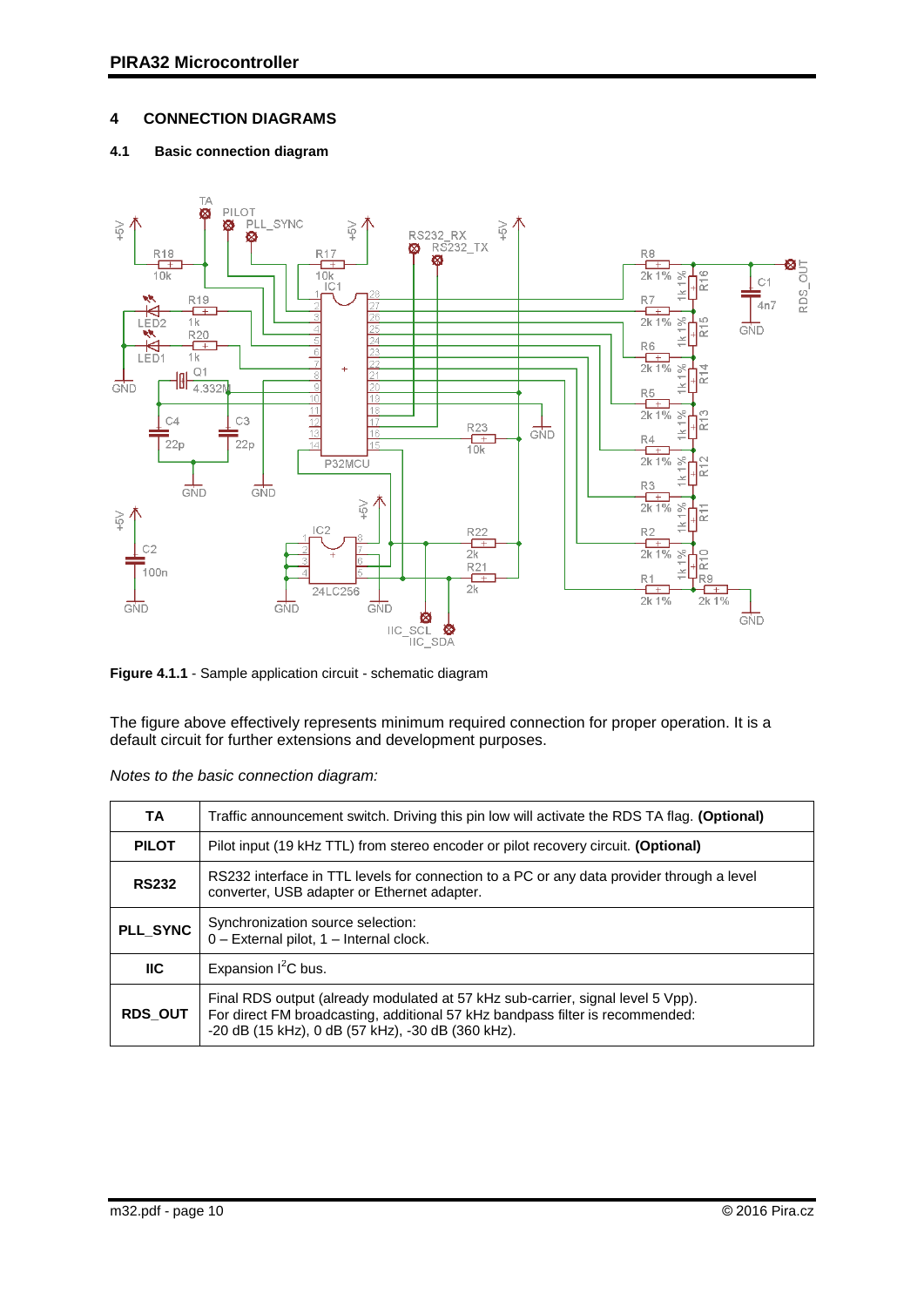#### <span id="page-10-0"></span>**4.2 Reference connection diagram**

The reference connection diagram represents typical application for the PIRA32 Microcontroller. The application includes:

- Real time circuit with back-up battery
- Pilot tone recovery circuit for enabling RDS and pilot tone synchronization using MPX input signal
- RDS level set by onboard trimmer (either single- or multi-turn)
- Single RS-232 interface for setup and control purposes
- Mixing RDS and MPX to enable 'loopthrough' mode of operation for FM transmitters with no dedicated RDS/SCA input

#### <span id="page-10-1"></span>**4.2.1 Setting up**

After assembly, the setting up can be made in a few steps:

- Without any input signal connected, adjust 19 kHz (± 100 Hz) on pin 3 of the IC2
- Initialize the EEPROM memory (in the Windows control software, select RDS Encoder Special -Initialize, or follow the Technical manual)

#### <span id="page-10-2"></span>**4.2.2 I/O connectors and control items**

| J5               | Output                                                                                                                  |  |  |
|------------------|-------------------------------------------------------------------------------------------------------------------------|--|--|
| J6               | Optional pilot/MPX input                                                                                                |  |  |
| JP <sub>2</sub>  | Loopthrough mode enabling jumper                                                                                        |  |  |
| <b>R27</b>       | RDS level adjust (0 to 1.4 V peak to peak)                                                                              |  |  |
| JP4              | RDS level boost enabling jumper (RDS level ×2)                                                                          |  |  |
| <b>POWER</b>     | DC power supply input (8 to 16 V)                                                                                       |  |  |
| JP <sub>1</sub>  | Analog section power supply jumper. See the Technical manual for<br>details. Can be replaced by a permanent connection. |  |  |
| J1               | Optional TA switch input (short to enable RDS TA)                                                                       |  |  |
| J2               | Optional Program switch input                                                                                           |  |  |
| LED <sub>1</sub> | Operational LED                                                                                                         |  |  |
| LED <sub>2</sub> | Pilot sync. LED                                                                                                         |  |  |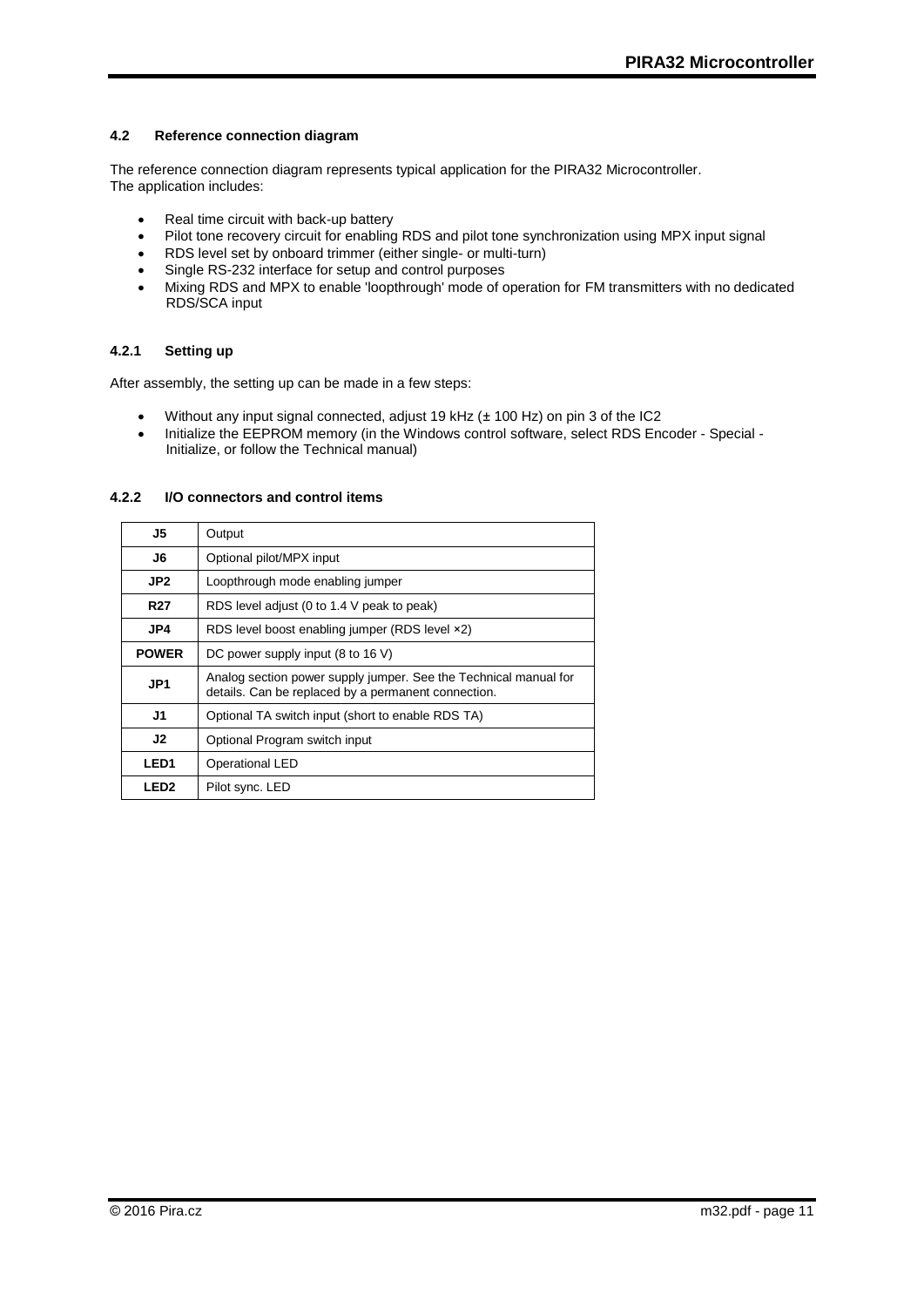## <span id="page-11-0"></span>**4.2.3 Schematic diagram**

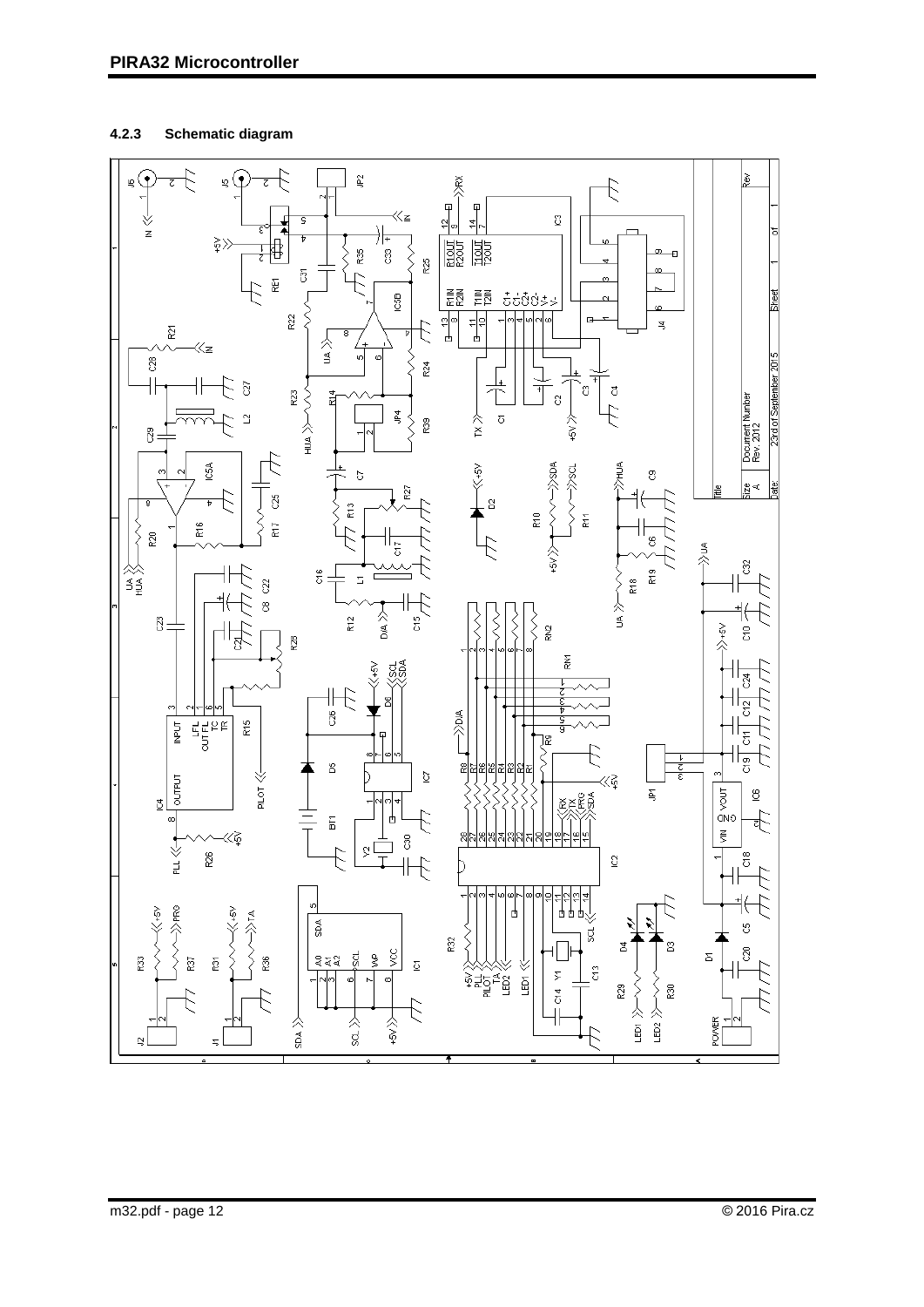## <span id="page-12-0"></span>**4.2.4 Part list**

| Part                                                                               | Value                             |
|------------------------------------------------------------------------------------|-----------------------------------|
| IC <sub>1</sub>                                                                    | 24LC256-I/P                       |
| IC <sub>2</sub>                                                                    | PIRA32 Microcontroller            |
| IC <sub>3</sub>                                                                    | MAX232                            |
| IC4                                                                                | LM567                             |
| IC <sub>5</sub>                                                                    | <b>TLC272</b>                     |
| IC6                                                                                | 7805                              |
| IC7                                                                                | PCF8563                           |
| D1, D2                                                                             | 1N4007                            |
| D <sub>3</sub> , D <sub>4</sub>                                                    | LED 5mm                           |
| D5, D6                                                                             | 1N4148                            |
| Υ1                                                                                 | 4.332 MHz crystal                 |
| Υ2                                                                                 | 32.768 kHz crystal                |
| L1                                                                                 | 09P-331K (330 uH)                 |
| L2                                                                                 | 09P-152J (1.5 mH)                 |
| RE1                                                                                | signal relay                      |
| J4                                                                                 | CANON 9F connector                |
| J5, J6                                                                             | <b>BNC</b> connector              |
| C <sub>1</sub> , C <sub>2</sub> , C <sub>3</sub> , C <sub>4</sub>                  | 1u (min. 50V, electrolytic)       |
| C5, C10                                                                            | 100u (min. 25V, electrolytic)     |
| C6, C11, C12, C18, C19, C20, C24, C26, C32                                         | 100n (ceramic)                    |
| C7, C8                                                                             | 10u (min. 35V, electrolytic)      |
| C9, C33                                                                            | 100u (min. 16V, electrolytic)     |
| C13, C14, C30                                                                      | 22p (ceramic)                     |
| C <sub>15</sub> , C <sub>16</sub> , C <sub>25</sub>                                | 4n7 (foil)                        |
| C17                                                                                | 22n (5%, foil)                    |
| C <sub>21</sub>                                                                    | 3n3 (foil)                        |
| C <sub>22</sub>                                                                    | 220n (foil)                       |
| C <sub>23</sub> , C <sub>29</sub>                                                  | 1n (ceramic)                      |
| C <sub>27</sub>                                                                    | 47n (5%, foil)                    |
| C <sub>28</sub>                                                                    | 330p (ceramic)                    |
| C31                                                                                | 4u7 (foil)                        |
| BT1                                                                                | CR2032 battery in vertical socket |
| <b>POWER</b>                                                                       | DC power connector                |
| R1, R2, R3, R4, R5, R6, R7, R8, R9, R10, R11,<br>R12, R13, R17, R29, R30, R36, R37 | 2k                                |
| R14, R19, R26, R31, R32, R33, R39                                                  | 10k                               |
| R15, R18, R22                                                                      | 15k                               |
| R16, R20, R21, R24                                                                 | 33k                               |
| R <sub>23</sub>                                                                    | 4k7                               |
| R <sub>25</sub>                                                                    | 91R                               |
| R <sub>27</sub>                                                                    | trimmer 1k                        |
| R <sub>28</sub>                                                                    | trimmer 5k                        |
| R35                                                                                | 150k                              |
| RN <sub>1</sub>                                                                    | 3x 1k resistor network            |
| RN <sub>2</sub>                                                                    | 4x 1k resistor network            |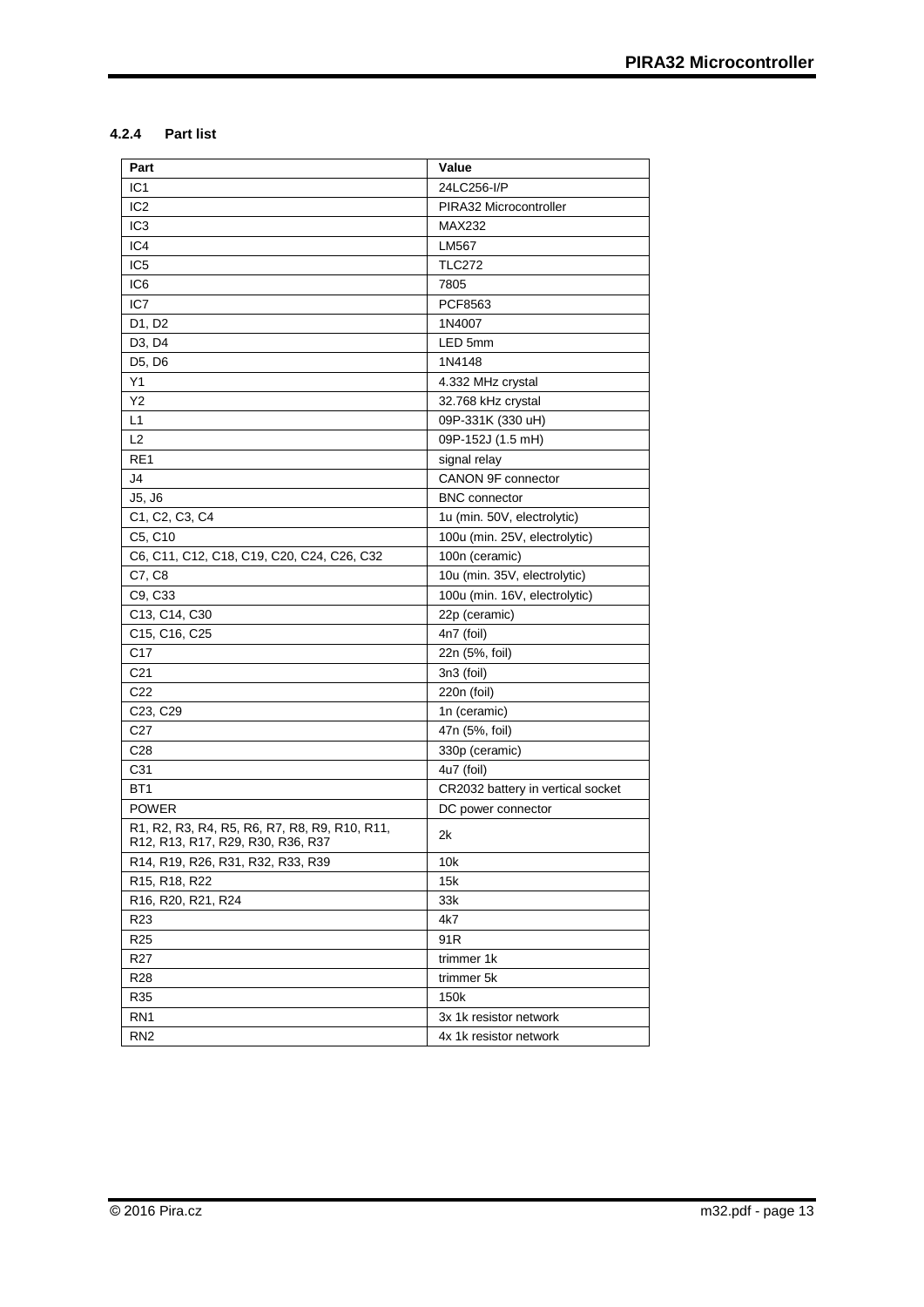## <span id="page-13-0"></span>**5 PACKAGE DETAILS**

## <span id="page-13-1"></span>**5.1 28-Lead Skinny Plastic Dual In-Line – 300 mil Body (PDIP)**



|                              | <b>INCHES</b>  |             |              |              |  |  |  |
|------------------------------|----------------|-------------|--------------|--------------|--|--|--|
| <b>Dimension Limits</b>      | <b>MIN</b>     | <b>TYP</b>  | <b>MAX</b>   |              |  |  |  |
| Number of Pins               | n              | 28          |              |              |  |  |  |
| Pitch                        | D              |             | .100         |              |  |  |  |
| Top to Seating Plane         | A              | .140        | .150         | .160         |  |  |  |
| Molded Package Thickness     | A2             | .125        | .130         | .135         |  |  |  |
| <b>Base to Seating Plane</b> | A <sub>1</sub> | .015        |              |              |  |  |  |
| Shoulder to Shoulder Width   | F              | .300        | .310         | .325         |  |  |  |
| Molded Package Width         | E <sub>1</sub> | .275        | .285         | .295         |  |  |  |
| Overall Length               | D              | 1.345       | 1.365        | 1.385        |  |  |  |
| Tip to Seating Plane         |                | .125        | .130         | .135         |  |  |  |
| <b>Lead Thickness</b>        | C              | .008        | .012         | .015         |  |  |  |
| Upper Lead Width             | B1             | .040        | .053         | .065         |  |  |  |
| Lower Lead Width             | B              | .016        | .019         | .022         |  |  |  |
| Overall Row Spacing §        | eВ             | .320        | .350         | .430         |  |  |  |
| Mold Draft Angle Top         |                | $5^{\circ}$ | $10^{\circ}$ | $15^{\circ}$ |  |  |  |
| Mold Draft Angle Bottom<br>β |                | $5^{\circ}$ | $10^{\circ}$ | $15^{\circ}$ |  |  |  |

Notes:

§ Significant Characteristic

Dimension D and E1 do not include mold flash or protrusions. Mold flash or protrusions shall not exceed .010" (0.254 mm) per side.